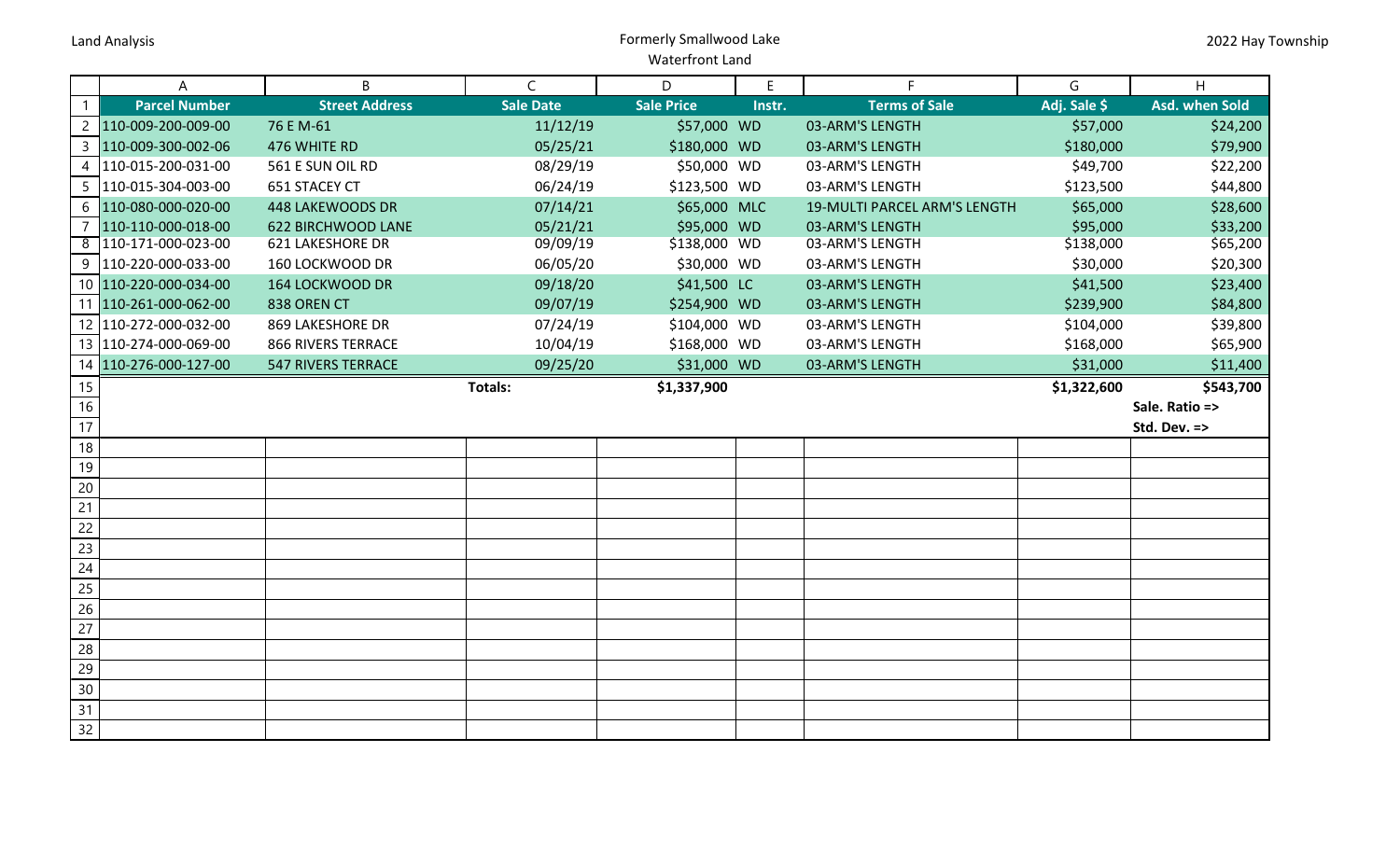## Land Analysis Formerly Smallwood Lake Waterfront Land

|                 |                 |                                  | K                    |                        | M                   | $\mathsf{N}$ | $\circ$          | P                  | Q                 | $\overline{R}$      |
|-----------------|-----------------|----------------------------------|----------------------|------------------------|---------------------|--------------|------------------|--------------------|-------------------|---------------------|
| $\mathbf{1}$    | Asd/Adj. Sale   | <b>Cur. Appraisal</b>            | <b>Land Residual</b> | <b>Est. Land Value</b> | <b>Effec. Front</b> | <b>Depth</b> | <b>Net Acres</b> | <b>Total Acres</b> | <b>Dollars/FF</b> | <b>Dollars/Acre</b> |
| $\overline{2}$  | 42.46           | \$47,544                         | \$22,456             | \$13,000               | 50.0                | 196.0        | 0.23             | 0.23               | \$449             | \$99,804            |
| $\overline{3}$  | 44.39           | \$166,635                        | \$34,685             | \$21,320               | 82.0                | 355.9        | 0.67             | 0.67               | \$423             | \$51,769            |
| $\overline{4}$  | 44.67           | \$55,065                         | \$13,035             | \$18,400               | 40.0                | 275.0        | 0.25             | 0.25               | \$326             | \$51,522            |
| $5\overline{)}$ | 36.28           | \$118,813                        | \$52,067             | \$47,380               | 103.0               | 225.0        | 0.53             | 0.53               | \$506             | \$97,870            |
| $6\overline{6}$ | 44.00           | \$58,494                         | \$31,606             | \$25,100               | 100.0               | 169.0        | 0.19             | 0.08               | \$316             | \$162,918           |
| $\overline{7}$  | 34.95           | \$68,325                         | \$50,075             | \$23,400               | 90.0                | 292.0        | 0.60             | 0.60               | \$556             | \$83,043            |
| $\overline{8}$  | 47.25           | \$125,384                        | \$48,496             | \$35,880               | 120.0               | 210.0        | 0.58             | 0.58               | \$404             | \$83,758            |
| $\overline{9}$  | 67.67           | \$33,961                         | \$19,039             | \$23,000               | 50.0                | 130.0        | 0.15             | 0.15               | \$381             | \$127,779           |
| 10              | 56.39           | \$44,027                         | \$20,473             | \$23,000               | 50.0                | 130.0        | 0.15             | 0.15               | \$409             | \$137,403           |
| 11              | 35.35           | \$211,085                        | \$81,945             | \$53,130               | 165.0               | 201.0        | 0.76             | 0.76               | \$497             | \$107,681           |
| 12              | 38.27           | \$100,939                        | \$30,661             | \$27,600               | 60.0                | 162.6        | 0.22             | 0.22               | \$511             | \$136,879           |
| 13              | 39.23           | \$158,967                        | \$51,813             | \$42,780               | 93.0                | 242.0        | 0.52             | 0.52               | \$557             | \$100,219           |
| 14              | 36.77           | \$19,400                         | \$31,000             | \$16,900               | 65.0                | 161.0        | 0.24             | 0.24               | \$477             | \$129,167           |
| 15              |                 | \$1,208,639                      | \$487,351            | \$370,890              | 1,068.0             |              | 5.10             | 4.98               |                   |                     |
| 16              | 41.11           |                                  |                      | Average                |                     |              | Average          |                    |                   | Average             |
| 17              | 9.35            |                                  |                      | per FF=>               | \$456               |              | per Net Acre=>   | 95,634.03          |                   | per SqFt=>          |
| 18              |                 |                                  |                      |                        | used \$450/ff       |              |                  |                    |                   |                     |
| 19<br>20        |                 | Rate Group 'D'                   |                      | $\times$               |                     |              |                  |                    |                   |                     |
| 21              |                 |                                  |                      |                        |                     |              |                  |                    |                   |                     |
| 22              |                 | Description:<br>Front Foot Rate: | 450                  |                        |                     |              |                  |                    |                   |                     |
| 23              |                 | Standard Depth:                  | -ol                  |                        |                     |              |                  |                    |                   |                     |
| 24              |                 |                                  | Depth Factor Curve   |                        |                     |              |                  |                    |                   |                     |
| $\overline{25}$ |                 | Standard Frontage (Opt.):        | $\Omega$             |                        |                     |              |                  |                    |                   |                     |
| 26              | um Value:       |                                  | Front Factor Curve   |                        |                     |              |                  |                    |                   |                     |
| 27              | um Value:       | Maximum Frontage Factor:         | 0.00                 |                        |                     |              |                  |                    |                   |                     |
| 28              | <b>Has Rate</b> | Description:                     |                      |                        |                     |              |                  |                    |                   |                     |
| 29              |                 | Site Value:                      | -ol                  |                        |                     |              |                  |                    |                   |                     |
| 30              |                 |                                  |                      |                        |                     |              |                  |                    |                   |                     |
| 31              |                 |                                  | Close                |                        |                     |              |                  |                    |                   |                     |
| $\overline{32}$ |                 |                                  |                      |                        |                     |              |                  |                    |                   |                     |